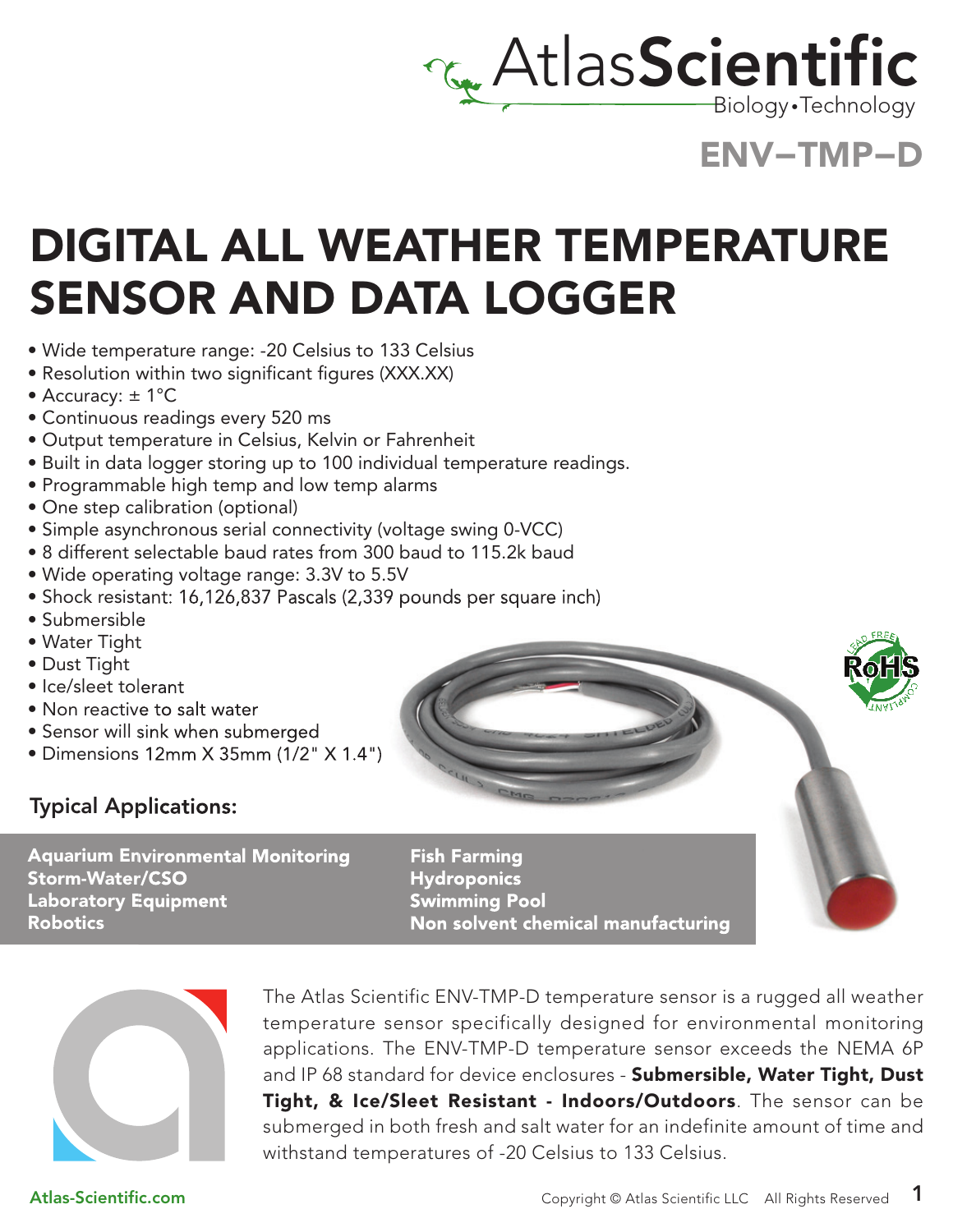

# Contents

| <u>#nnnn …………………………………………………………………………… 12</u> |    |
|-----------------------------------------------|----|
| $\#$                                          |    |
|                                               | 13 |
|                                               | 13 |
|                                               |    |
|                                               |    |
|                                               |    |

 $\overline{2}$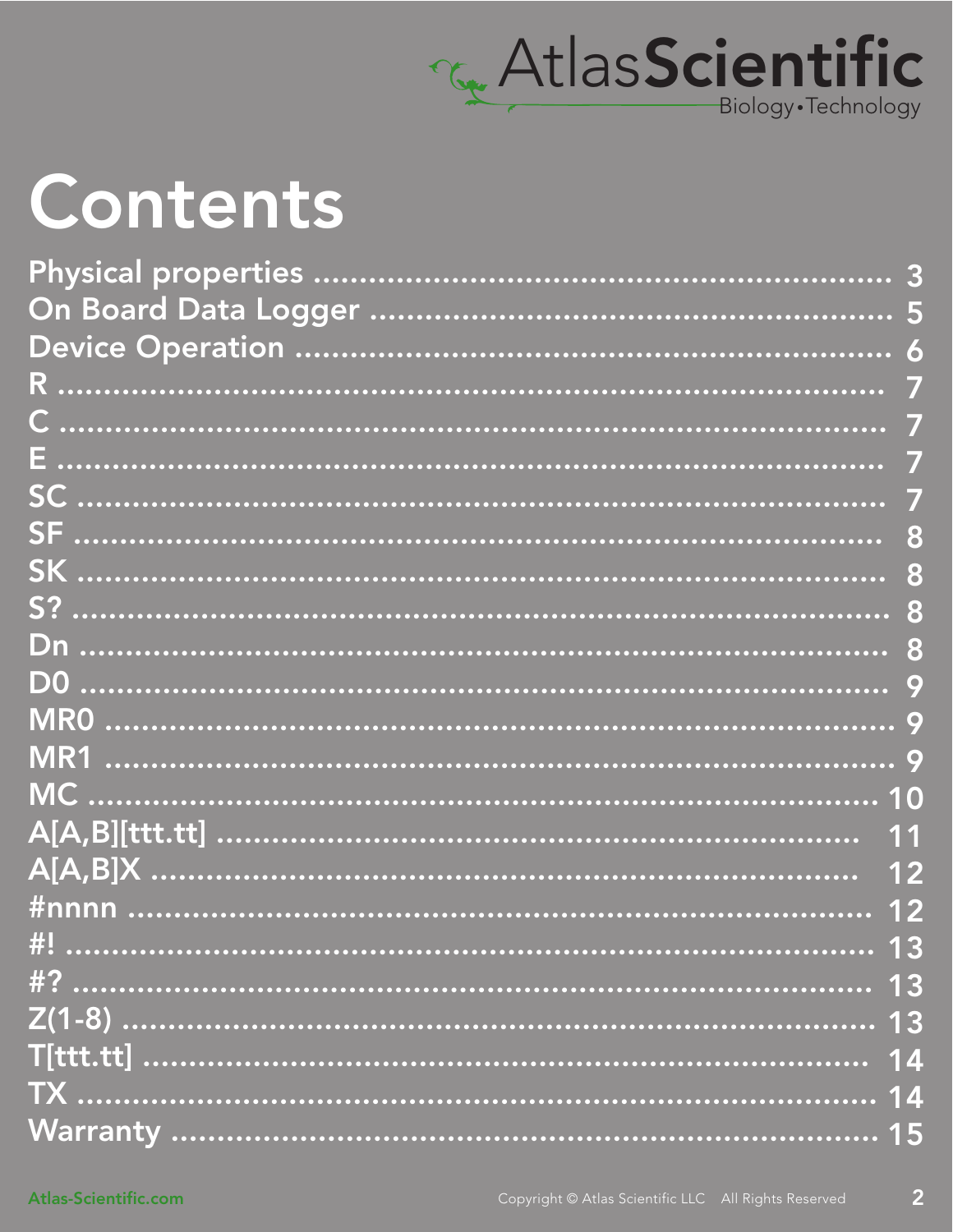

### Physical Properties

The sensor consists of a 34mm long (1.3 inch), 316 grade molybdenum bearing stainless steel tube. With a diameter of 12.7 mm (0.5 inches); the stainless steel tube is capable of withstanding a pressure of 16,126,837 Pascals (2,339 pounds per square inch).



The bottom of the sensor is made of a high viscosity moderate porosity epoxy. This moderate porosity epoxy is further encased in a low viscosity no porosity red epoxy. This allows for high temperature and pressure resistance, as well as being 100% water impermeable.



The top of the ENV-TMP-D temperature sensor is made up of the same epoxy matrix as the bottom of the temperature sensor however a 1 meter (39.37 inch) gray cable exists from the center of the sensor.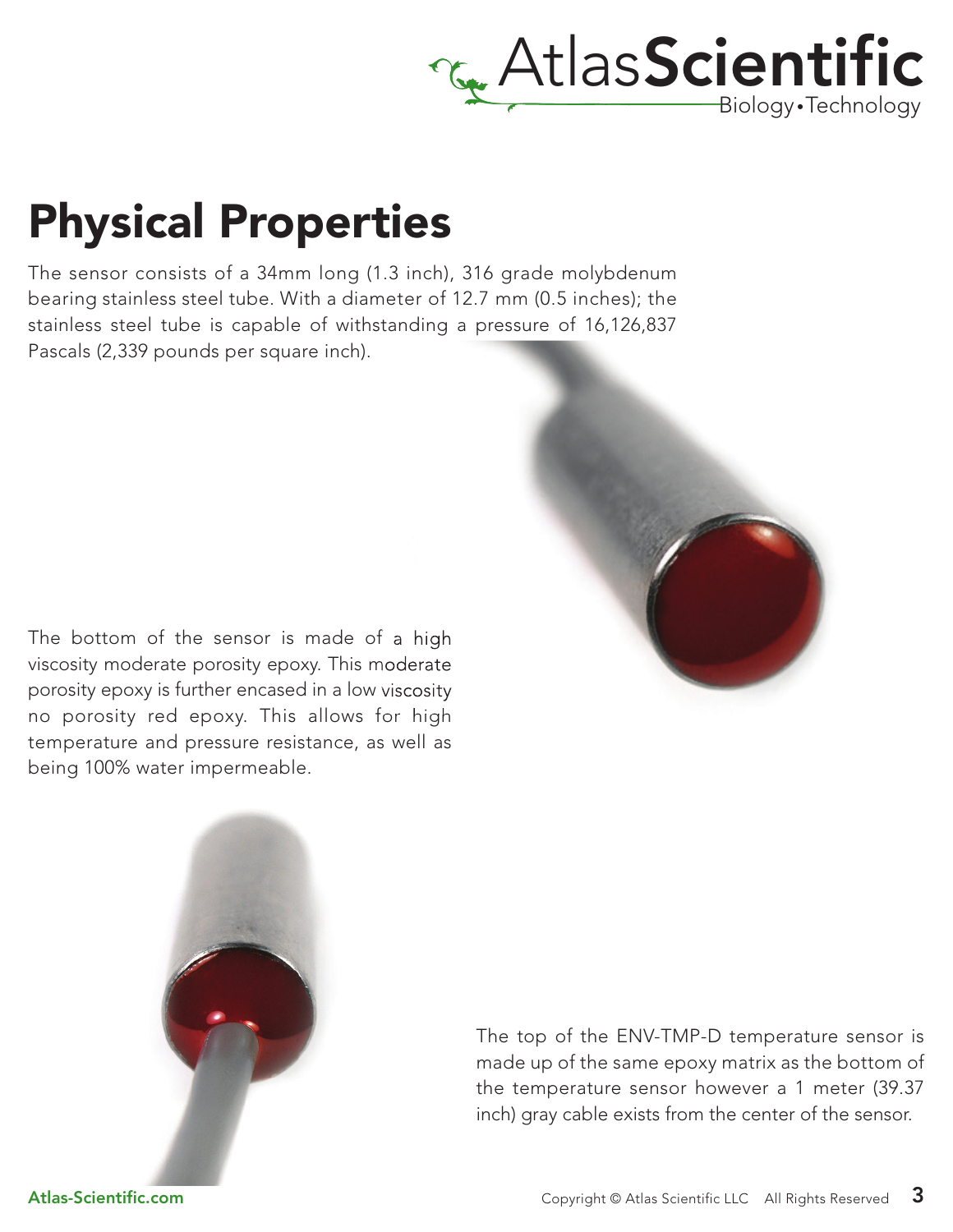

The gray cable is a shielded 4 conductor cable with a 4.5 mm diameter (0.18 inches). Each conductor is a 24 AWG stranded copper conductor which terminates to 4 tinned conductors; **black • red •** white • green. Where **black** is GND, red is VCC, white is RX and green is TX.



#### Cable Data Table

| <b>Parameter</b>          | SI (International System of Units) | <b>Imperial system</b> |
|---------------------------|------------------------------------|------------------------|
| Cable length              | 1 meter                            | 39.37 inches           |
| Cable diameter            | $4.5 \text{ mm}$                   | 0.18 inches            |
| Maximum Pulling Tension   | 97.86 Newtons                      | 22 pounds force        |
| Insulation wall thickness | $0.054$ mm                         | 0.01 inches            |
| Insulation wall material  | PVC - Polyvinyl Chloride           | N/A                    |
| Conductors X4             | <b>24 AWG</b>                      | N/A                    |
| Max Cable Temperature     | $-30^{\circ}$ C to $80^{\circ}$ C  | -22°F to 176°F         |

#### Sensor Enclosure Table

| <b>Parameter</b>         | <b>SI (International System of Units)</b> | <b>Imperial system</b> |
|--------------------------|-------------------------------------------|------------------------|
| Enclosure length         | 34 <sub>mm</sub>                          | 1.3 inches             |
| Enclosure diameter       | $12.7 \text{ mm}$                         | 0.25 inches            |
| Enclosure burst pressure | 16,126,837 pascals                        | 2,339 psi              |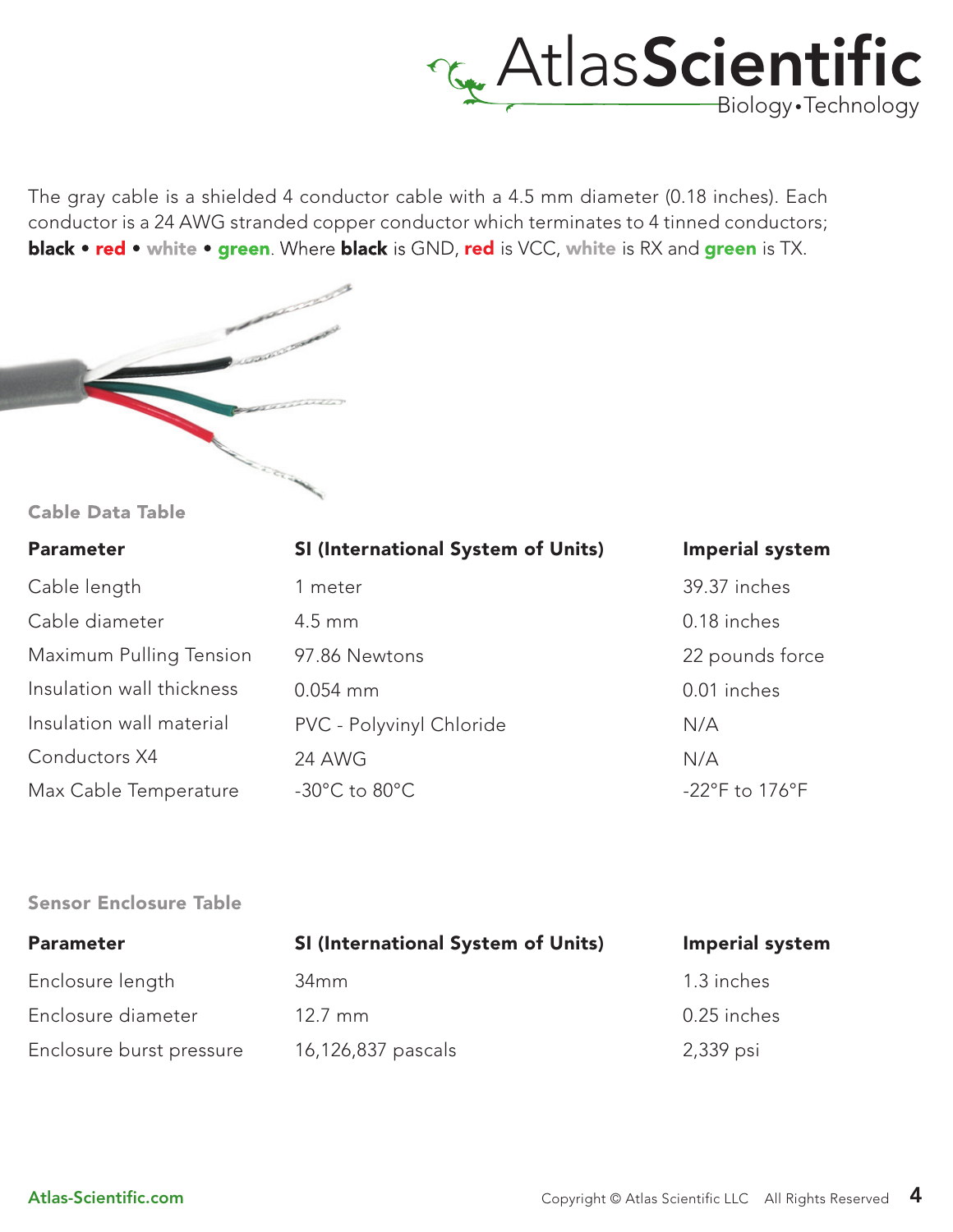

## On Board Data Logger

The ENV-TMP-D comes equipped with an on board data logger capable of storing 100 temperature readings. Each memory location is numbered, the first reading is stored in memory location 0 and the last reading is stored in memory location 99.

Temperature readings that are stored to the data logger will be retained even if the power is cut.



The onboard data logger can be programmed to store readings at an interval as small as once every 10 seconds and as large as once every 320,000 seconds (3.7 days). The onboard data logger stores the readings in a circular buffer beginning at memory location 0.

If the memory buffer becomes full the data logger will write over memory location 0 with the newest reading.

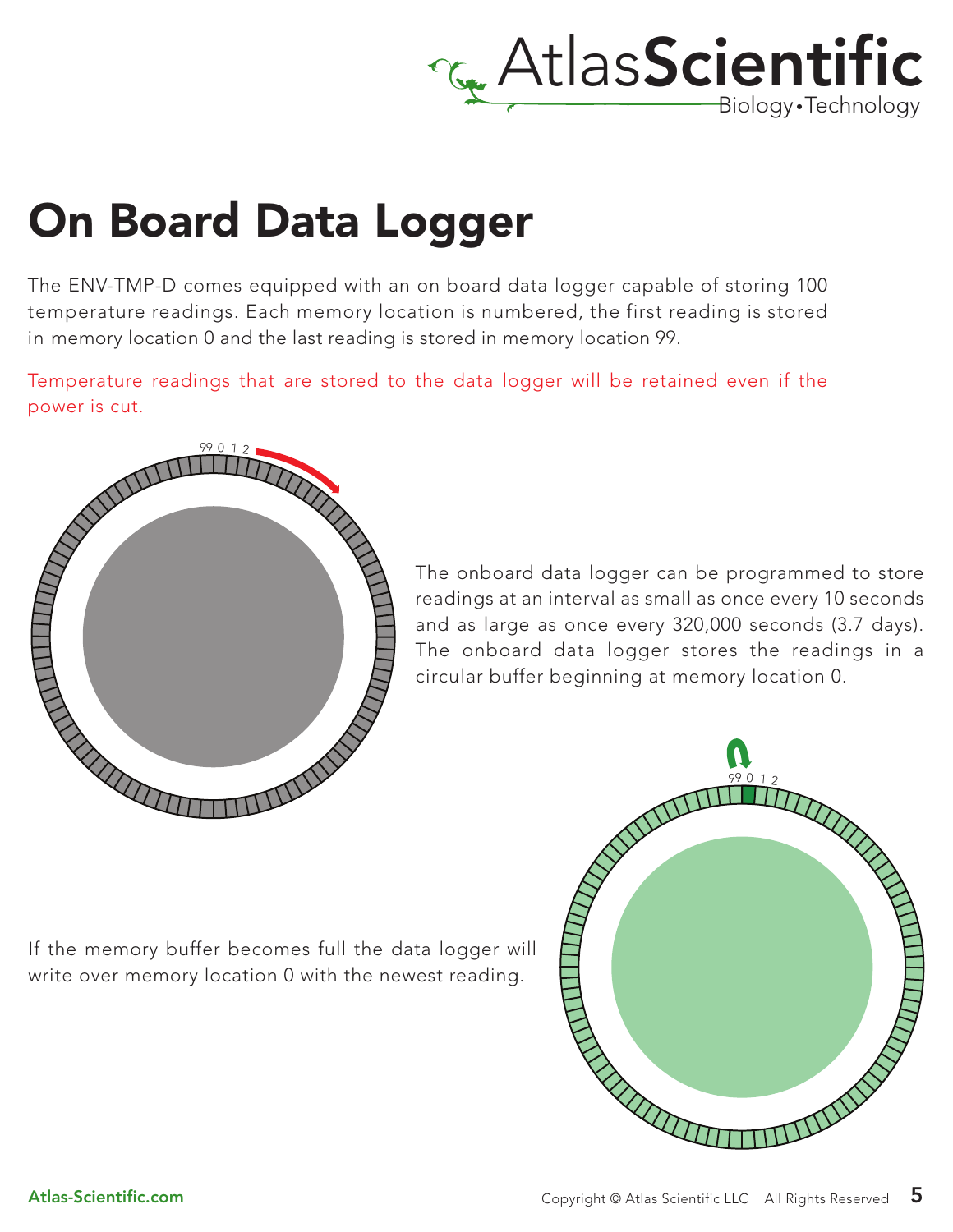

### Device Operation

When the ENV-TMP-D is connected to a power supply (3.3v to 5.5v) the device will immediately enter continuous mode and begin transmitting temperature data in degrees Celsius.

There are a total of 17 different commands that can be given to the ENV-TMP-D.

All commands must be followed by a carriage return <CR>.

Commands are not case sensitive.

### Command list Quick reference

| <b>Command</b>    | <b>Function</b>                                                                                                | <b>Default state</b> |
|-------------------|----------------------------------------------------------------------------------------------------------------|----------------------|
| $\mathsf{R}$      | Takes a single temperature reading                                                                             | N/A                  |
| $\mathsf{C}$      | Takes continuous readings every 520 ms                                                                         | Enabled              |
| Ε                 | Stops all readings. Enter standby/quiescent mode.                                                              | N/A                  |
| SC                | Set temperature output to Celsius                                                                              | Enabled              |
| <b>SF</b>         | Set temperature output to Fahrenheit                                                                           | N/A                  |
| SK                | Set temperature output to Kelvin                                                                               | N/A                  |
| S?                | Queries the state of the output temperature                                                                    | N/A                  |
| D[n]              | Enables the internal data logger where "n" is the number<br>of 10 second intervals between data longing events | N/A                  |
| D <sub>0</sub>    | Disables the internal data logger                                                                              | N/A                  |
| MR[0,1]           | Memory read back in CSV format (MR0) or<br>Memory read back in numbered order format (MR1)                     | N/A                  |
| <b>MC</b>         | Clear data logger                                                                                              | N/A                  |
| A[A,B][ttt.txt]   | Set temperature alarm A or B where "ttt.tt" is a temperature value                                             | No ID Set            |
| A[A,B]X           | Disable temperature alarm A or B                                                                               | No ID Set            |
| # (nnnn, $!, ?$ ) | Set Device ID                                                                                                  | No ID Set            |
| $Z(1-8)$          | Set fixed baud rate                                                                                            | Z6 (38,400 bps)      |
| T[ttt.tt]         | Calibrates the ENV-TMP-D                                                                                       | N/A                  |
| TX                | Reset temperature calibration                                                                                  | N/A                  |

Atlas-Scientific.com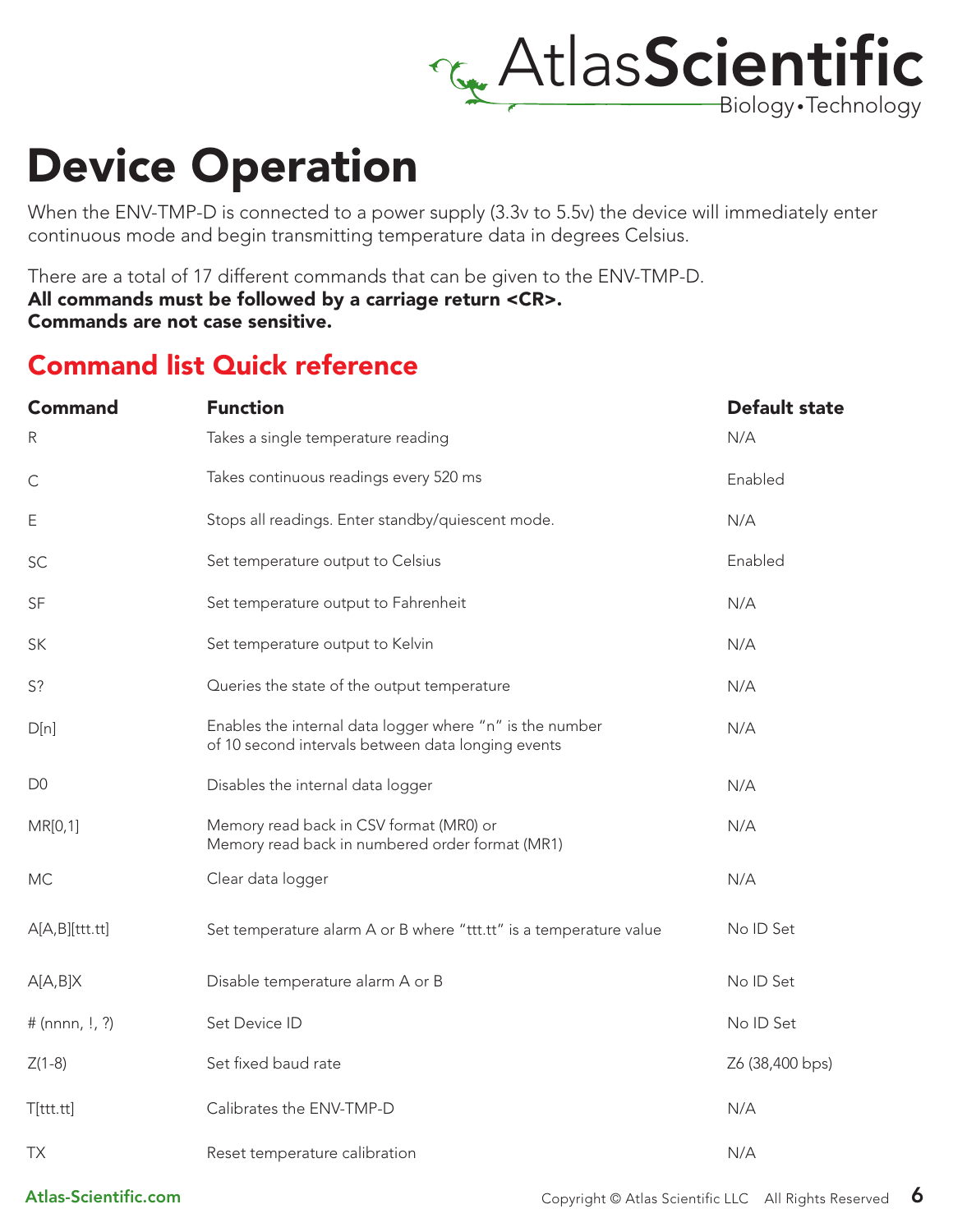

### Command Definitions

R Instructs the ENV-TMP-D to return a single temperature reading.

\*This instruction takes 520 milliseconds to complete

Full proper syntax: r<cr> or R<CR> The ENV-TMP-D will respond: TTT.TT<CR>

C Instructs the ENV-TMP-D to operate in continuous mode. Delivering a temperature reading every 520 milliseconds until the "e" command is transmitted.

#### Full proper syntax: c<cr> or C<CR>

The ENV-TMP-D will respond: TTT.TT (where TTT.TT represents a temperature reading)

TTT.TT<CR> (520 milliseconds) TTT.TT <CR> (1040 milliseconds) TTT.TT<CR> (1560 milliseconds) TTT.TT<CR> (n+ 520 Seconds)

E This instructs the ENV-TMP-D to end continuous mode and enter standby/quiescent mode.

Delivering the "E" (END) instruction when not in continuous mode will have no effect on the ENV-TMP-D.

#### Full proper syntax: e<cr> or E<CR>

The ENV-TMP-D will respond by ceasing data transmission. There is no ASCII response to this instruction.

SC Standing for scale Celsius, this command will set the ENV-TMP-D to output its reading in Celsius.

#### Full proper syntax: sc<cr> or SC<CR>

Although there is no direct response to this command, all transmitted temperature readings will now be in Celsius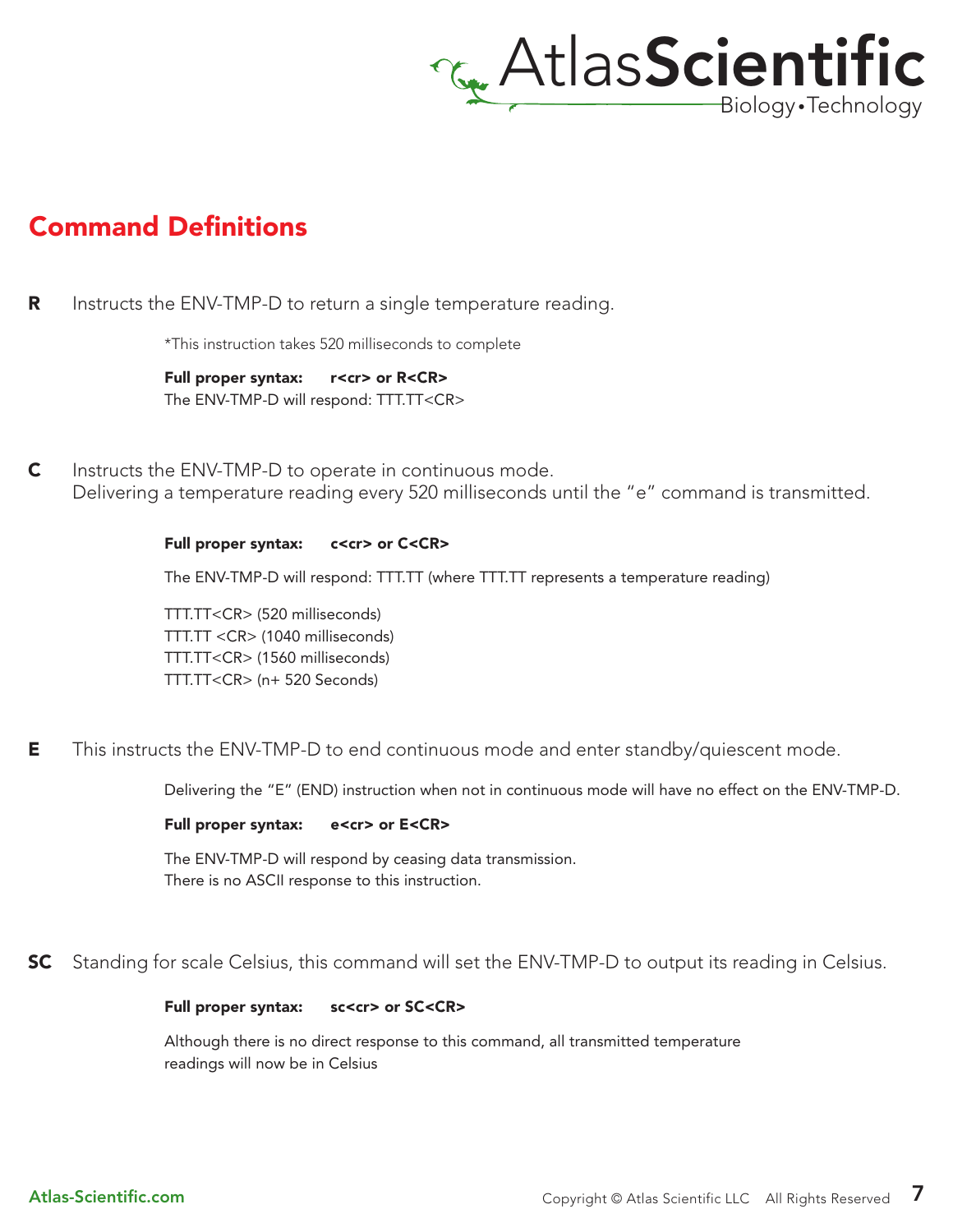

SF Standing for scale Fahrenheit, this command will set the ENV-TMP-D to output its reading in Fahrenheit.

#### Full proper syntax: sf<cr> or SF<CR>

Although there is no direct response to this command, all transmitted temperature readings will now be in Fahrenheit

**SK** Standing for scale Kelvin, this command will set the ENV-TMP-D to output its reading in Kelvin.

#### Full proper syntax: sk<cr> or SK<CR>

Although there is no direct response to this command, all transmitted temperature readings will now be in Kelvin

S? Queries the scale of the output temperature

#### Full proper syntax: s?<cr> or S?<CR>

The ENV-TMP-D will respond:

SC<CR> if the scale is set to Celsius SF<CR> if the scale is set to Fahrenheit SK<CR> if the scale is set to Kelvin

**Dn** (where n is a number >0) This command will enable the ENV-TMP-D's onboard data logger. The D character followed a number (from 1 to 32000) will start a countdown timer from the time period entered. When the timer has counted down a temperature reading will be stored in the data logger.

The number entered is seconds multiplied by 10.

D1<CR> is read as "store a reading every 10 seconds" D6<CR> is read as "store a reading every 60 seconds" D10<CR> is read as "store a reading every 100 seconds"

The countdown period must be completed before the first reading is stored.

Entering d1<CR> or D1<CR> will enable the data logger and store a reading every 10 seconds.

The ENV-TMP-D will respond:

#### $Q10 < CR$

Where 10 represents the number of seconds between each reading.

The first reading will not be stored until the programmed number of seconds has passed.

Once a reading has been stored the ENV-TMP-D will output that reading with an asterisk in front of it. Example:

\*23.67<CR> (this reading has been stored to the data logger)

The ENV-TMP-D will output an asterisk and temperature reading each time a temperature reading has been stored to the data logger no matter what state the device is in.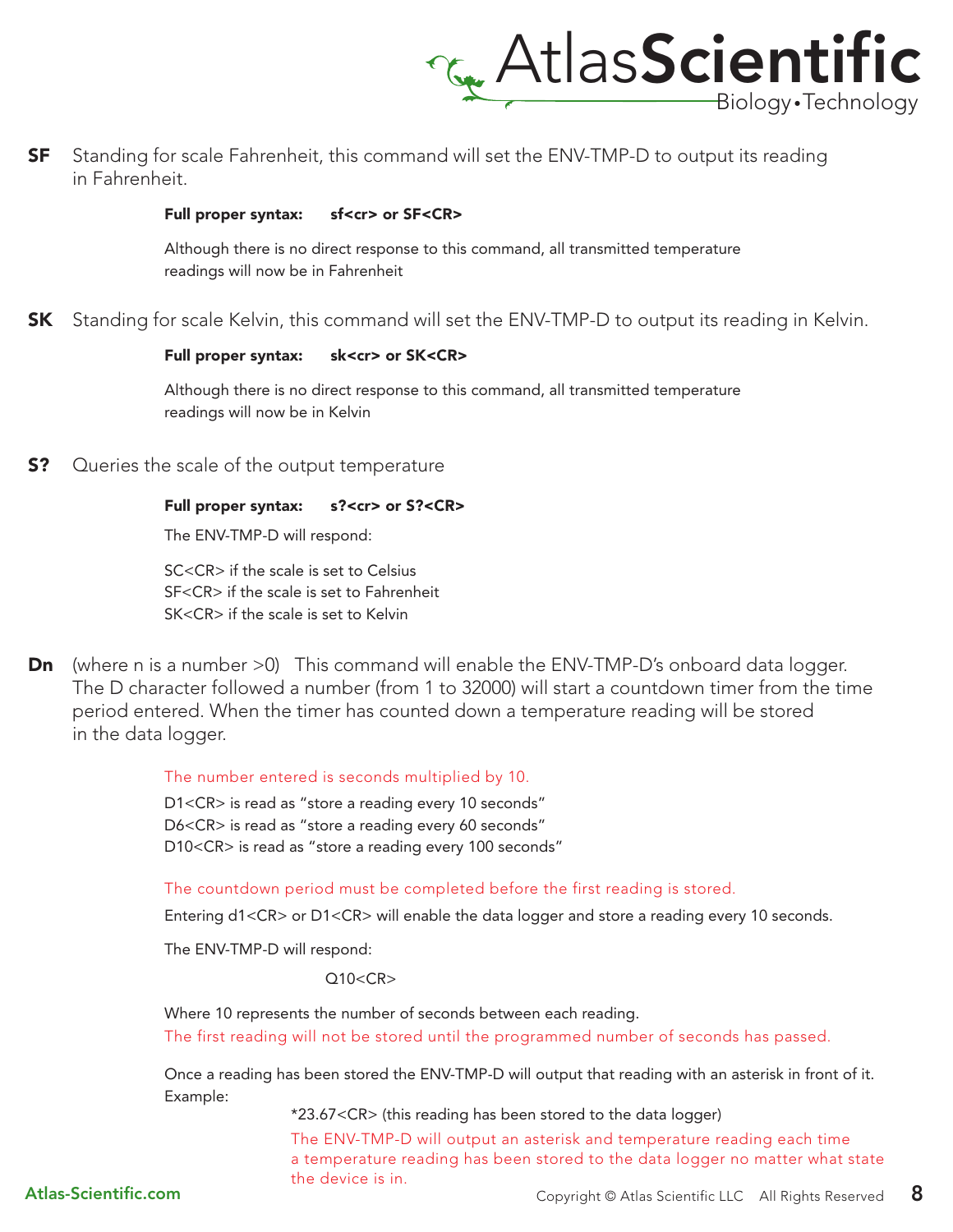

**D0** Disables the internal data logger.

Full proper syntax: d0<cr> or D0<CR>

The ENV-TMP-D will respond:

 $off < C$ R $>$ 

To re-enable the onboard data logger the Dn (where n is a number>0) command must be reissued.

Pervious data stored in the onboard data logger will not be lost.

MR0 Issuing this command will read the contents of the internal data logger in a single CSV formatted string.

#### Full proper syntax: mr0<cr> or MR0<CR>

(Assuming the ENV-TMP-D has 5 readings stored to memory)

The ENV-TMP-D will respond:

23.52,23.74,23.35,23.45,23.01<CR>

If the memory is empty only a <CR> will be issued.

The scale of the temperature data stored in the data logger is not fixed. Using the SC, SF and SK commands will change the way the temperature data is read back. Setting the scale to Fahrenheit will cause the memory output to be in Fahrenheit. Setting the scale to Kelvin will cause the memory to output the exact same data in Kelvin.

MR1 Issuing this command will read the contents of the internal data logger in a numbered order starting at memory location 0 and ending with count of the total samples stored.

#### Full proper syntax: mr1<cr> or MR1<CR>

(Assuming the ENV-TMP-D has 3 readings stored to memory)

The ENV-TMP-D will respond:

 $0.23.52 < C$ R $>$ 1:23.74<CR> 2:23.35<CR> Total samples: 3<CR>

If the memory is empty the ENV-TMP-D will respond with:

Total samples: 0

The scale of the temperature data stored in the data logger is not fixed. Using the SC, SF and SK commands will change the way the temperature data is read back. Setting the scale to Fahrenheit will cause the memory output to be in Fahrenheit. Setting the scale to Kelvin will cause the memory to output the exact same data in Kelvin.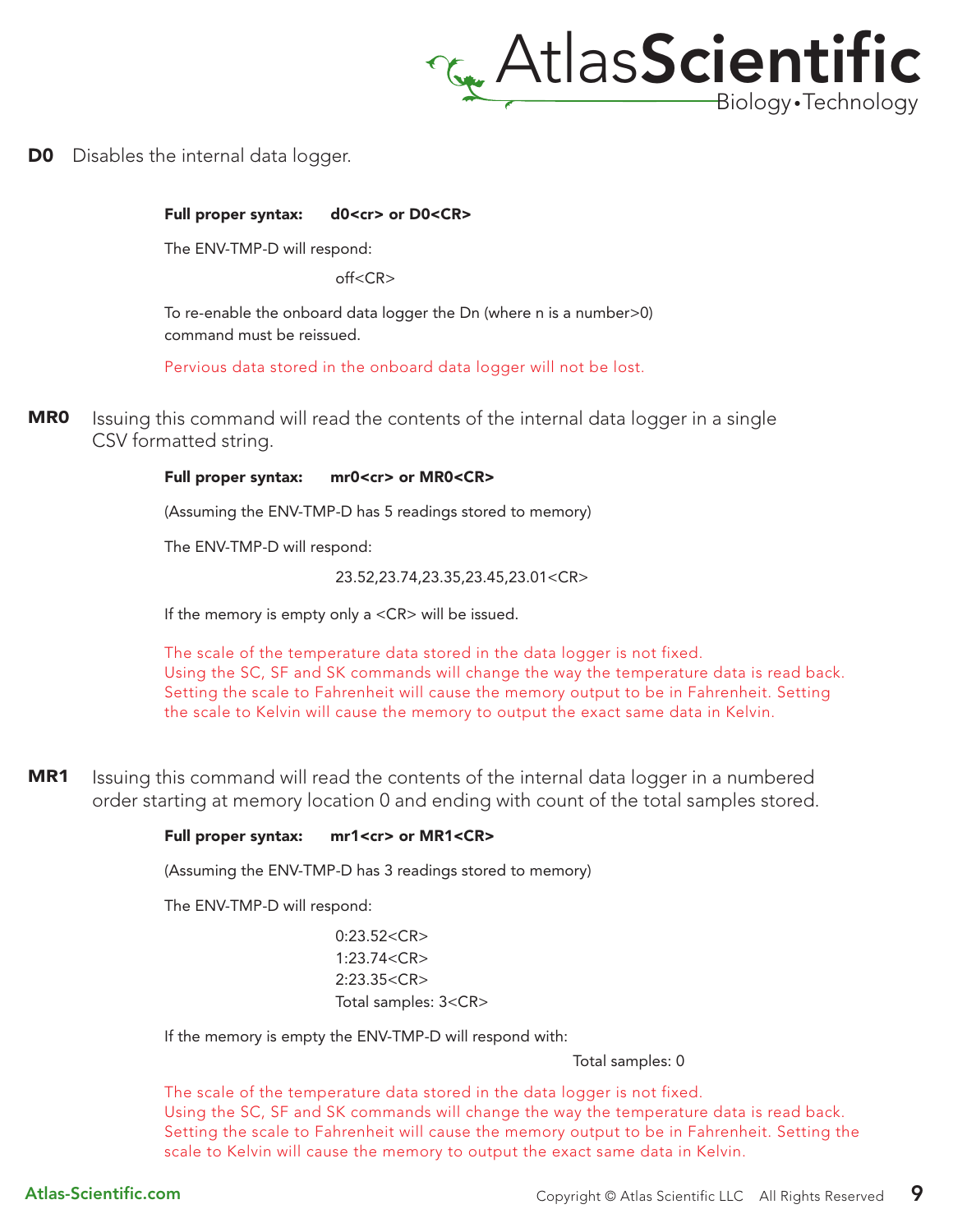

MC This command will clear the data stored in the memory.

Full proper syntax: mc<cr> or MC<CR>

The ENV-TMP-D will respond:

 $clc  $CR$$ 

Deletion of the data stored in the data logger is permanent and cannot be undone.

AA[ttt.tt] This command, along with a temperature (either a floating point value (23.67) or an integer value 23) will set temperature alarm A. Once the temperature alarm is enabled the data output will change

> From: 22.67<CR> To: 22.67,0,0<CR>

This new data output represents the status of the temperature alarms.

22.67,0,0<CR>

This first 0 represents the status of temperature alarm A.

0= Alarm has not been triggered

1= Alarm has been triggered

Setting temperature alarm A to 35˚c would be done as such:

Full proper syntax: aa35<cr> or AA35<CR>

The ENV-TMP-D will respond with:

AA 35.00 <CR>

The alarm settings will be retained even if the power is cut.

When the temperature goes above the set point the alarm has been triggered. When the temperature goes above the set point the ENV-TMP-D will enter continues mode. It will stay in continues mode until the "E" command has been sent.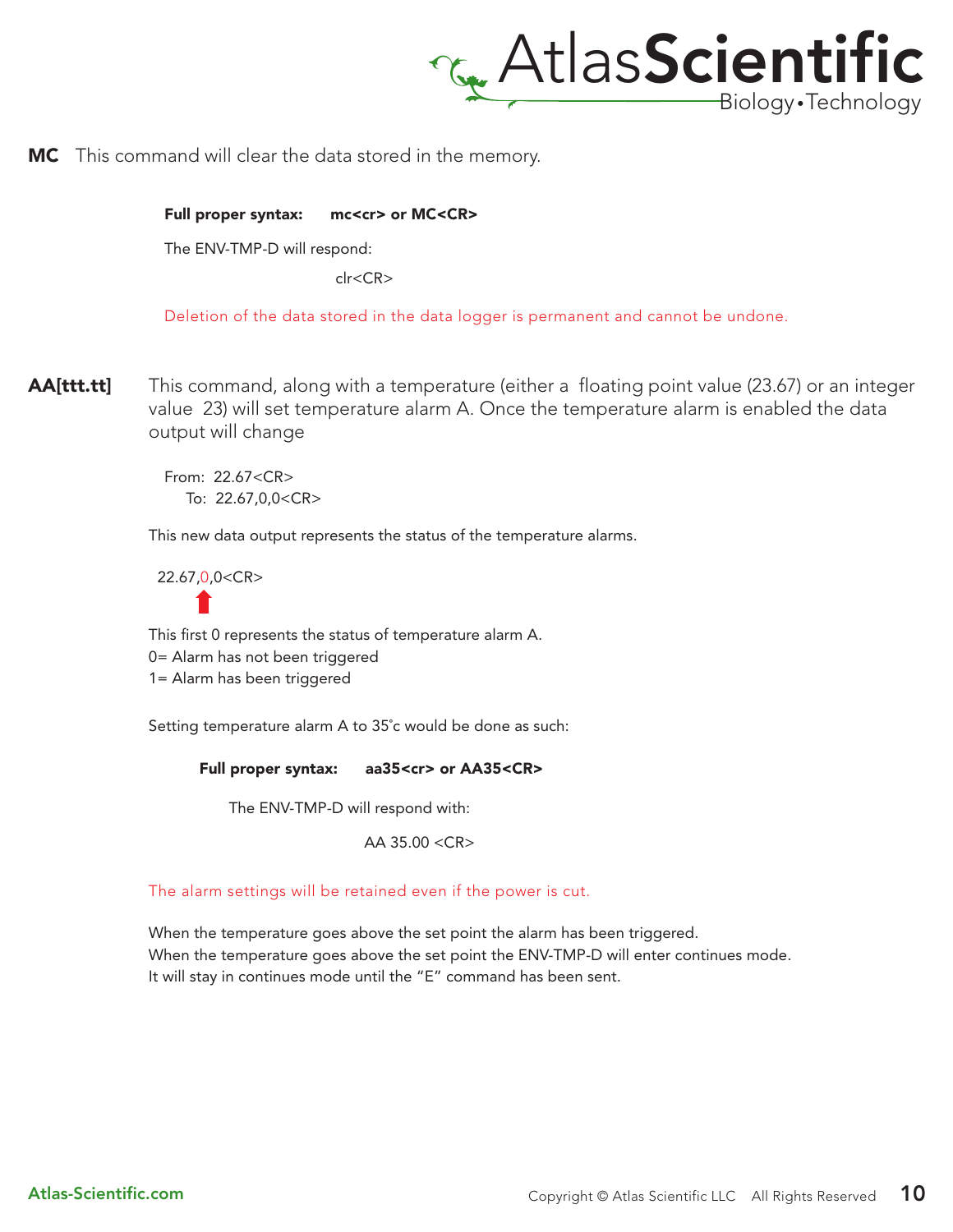

AB[ttt.tt] This command, along with a temperature (either a floating point value (23.67) or an integer value 23) will set temperature alarm B. Once the temperature alarm is enabled the data output will change

> From: 22.67<CR> To: 22.67,0,0<CR>

This new data output represents the status of the temperature alarms.

22.67,0,0<CR>

This first 0 represents the status of temperature alarm B. 0= Alarm has not been triggered 1= Alarm has been triggered

Setting temperature alarm B to 35˚c would be done as such:

Full proper syntax: ab35<cr> or AB35<CR>

The ENV-TMP-D will respond with:

AB 35.00 <CR>

The alarm settings will be retained even if the power is cut.

When the temperature goes above the set point the alarm has been triggered. When the temperature goes above the set point the ENV-TMP-D will enter continues mode. It will stay in continues mode until the "E" command has been sent.

AA? Query the state of alarm A

#### Full proper syntax: aa?<cr> or AA?<CR>

The ENV-TMP-D will respond with: AA ttt.tt,[0,1] <CR>

Where ttt.tt is the temperature that alarm A has been set to. Where 0 or 1 is the state of alarm A. 0= Alarm has not been triggered 1= Alarm has been triggered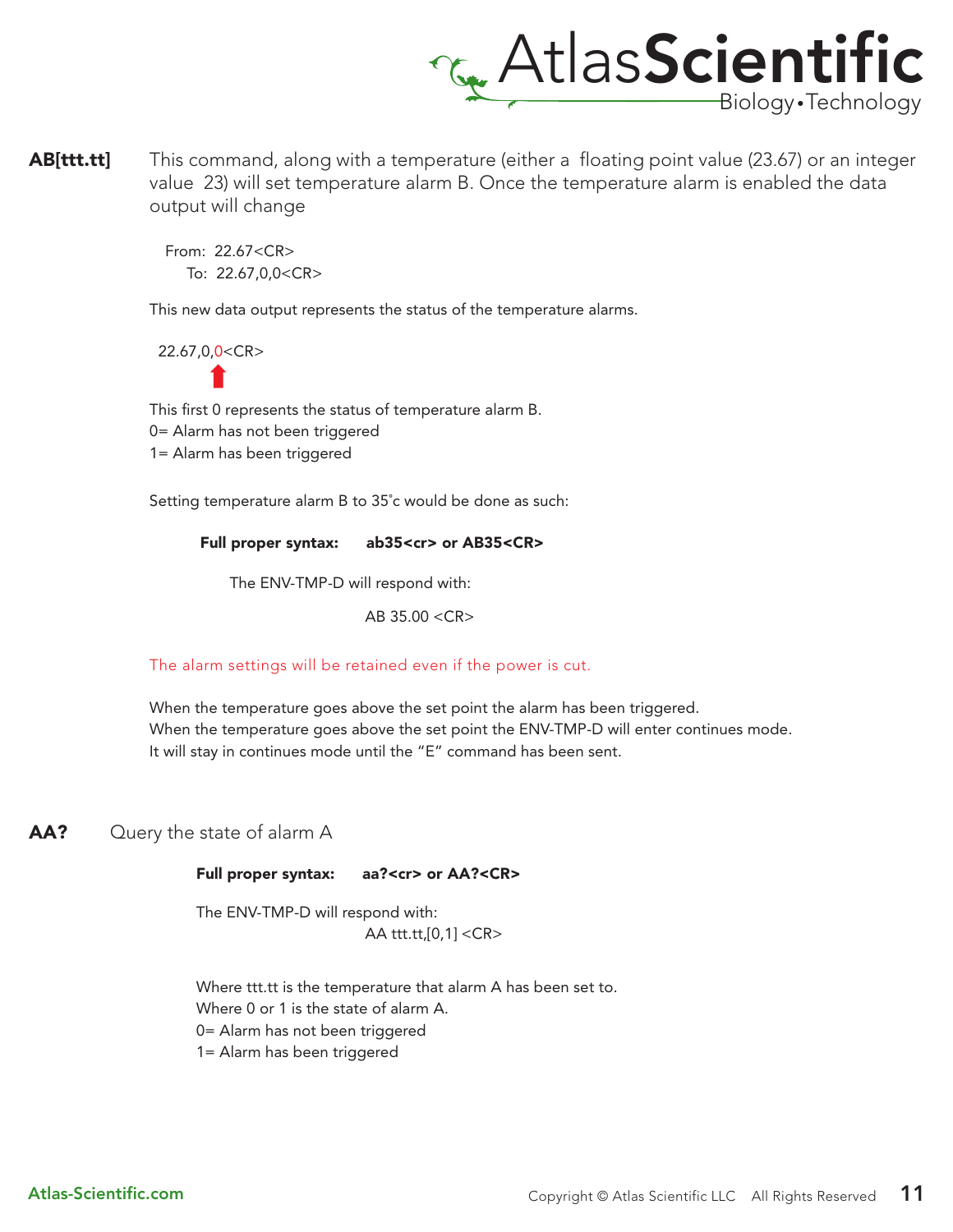

#### **AB?** Query the state of alarm B

Full proper syntax: ab?<cr> or AB?<CR>

The ENV-TMP-D will respond with: AB ttt.tt,[0,1] <CR>

Where ttt.tt is the temperature that alarm B has been set to. Where 0 or 1 is the state of alarm B. 0= Alarm has not been triggered 1= Alarm has been triggered

AAX This command will disable temperature alarm A.

If alarm B has not been set or has been disabled the output readings will return to normal.

From: 22.67,0,0<CR To: 22.67<CR>

If alarm A has not been set or has been disabled the output readings will return to normal. **ABX** This command will disable temperature alarm B.

> From: 22.67,0,0<CR To: 22.67<CR>

**#nnnn** Set 4 digit programmable ID number

Where nnnn is an ID number consisting of numbers 0-9 and letters A-Z.

Setting the ENV-TMP-D's ID number is done by issuing the # command followed by any combination of 4 ASCII letters or numbers. The ID does not come set.

#### Full proper syntax: #nnnn<cr>

Example:

Setting the device ID number to "12AB" #12AB<cr>

The ENV-TMP-D will respond: Set 12AB<cr>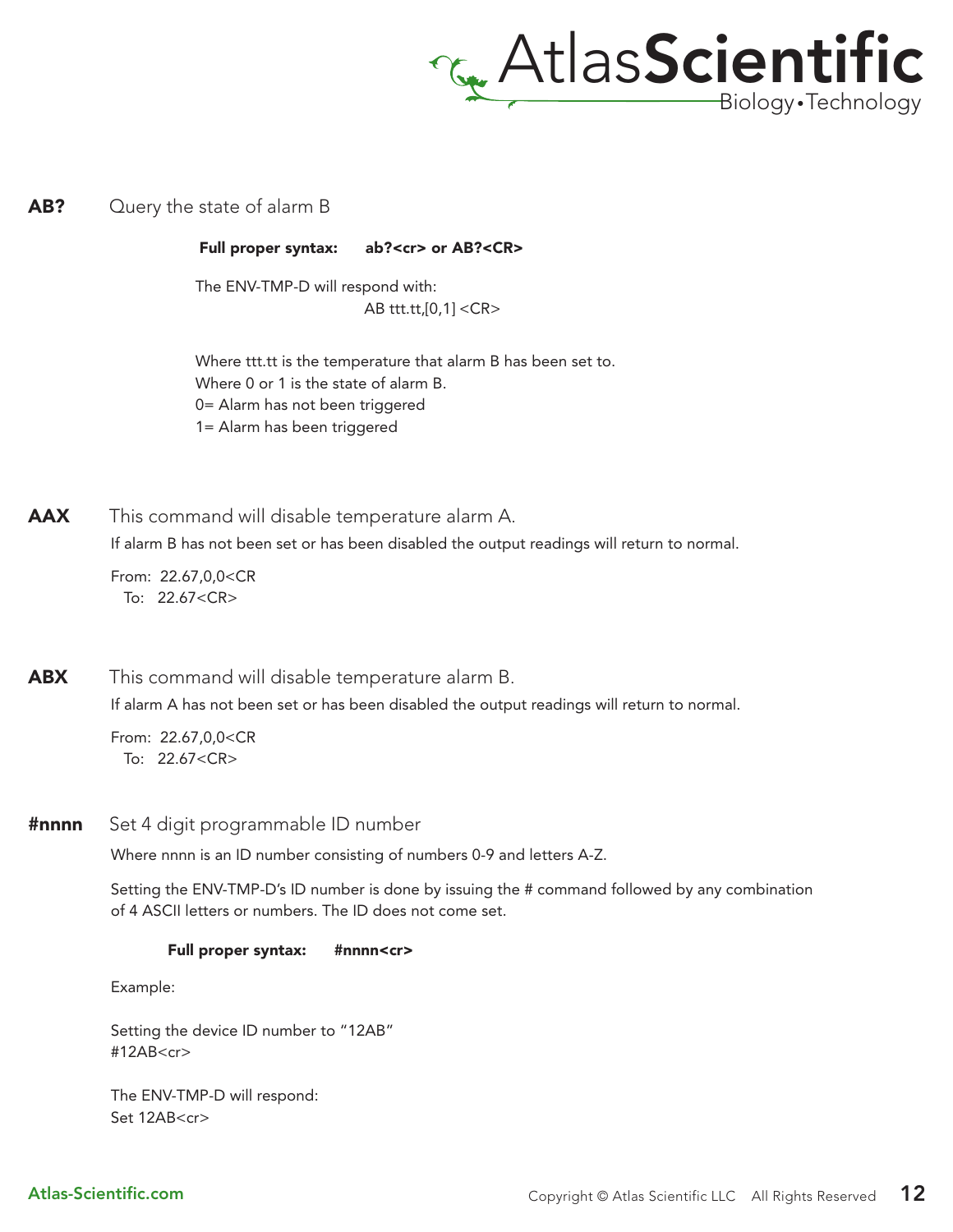

#! Reset ID number.

Where nnnn is an ID number consisting of numbers 0-9 and letters A-Z.

Setting the ENV-TMP-D's ID number is done by issuing the # command followed by any combination of 4 ASCII letters or numbers. The ID does not come set.

#### Full proper syntax: #!<cr>

The ENV-TMP-D will respond: clr<cr>

#? Query ID number.

#### Full proper syntax: #?<cr>

The ENV-TMP-D will respond with the ID number that it has been given:

nnnn<cr>

If the ID number has not been set the ENV-TMP-D will respond:

No ID set<cr>

## Setting baud rate

The Atlas Scientific ENV-TMP-D is set to a default rate of 38,400 bps. This baud rare can be changed to one of eight possible different baud rates.

- 1: 300 baud
- 2: 1200 baud
- 3: 2400 baud
- 4: 9600 baud
- 5: 19.2k baud
- 6: 38.4k baud
- 7: 57.6k baud
- 8: 115.2k baud

#### Z(1-8) Set fixed baud rate

Sending the Z(1-8) command will instantly set the ENV-TMP-D to a new baud rate. This new baud rate will be stored to EEPROM and will be retained even if the ENV-TMP-D is powered off.

#### Example

(at default baud rate 38.4k bps)

#### z4<cr> OR Z4<CR>

The ENV-TMP-D baud rate has now been changed from 38.4k bps to 9600 bps The baud rate can be changed at any time, and as many times as you like.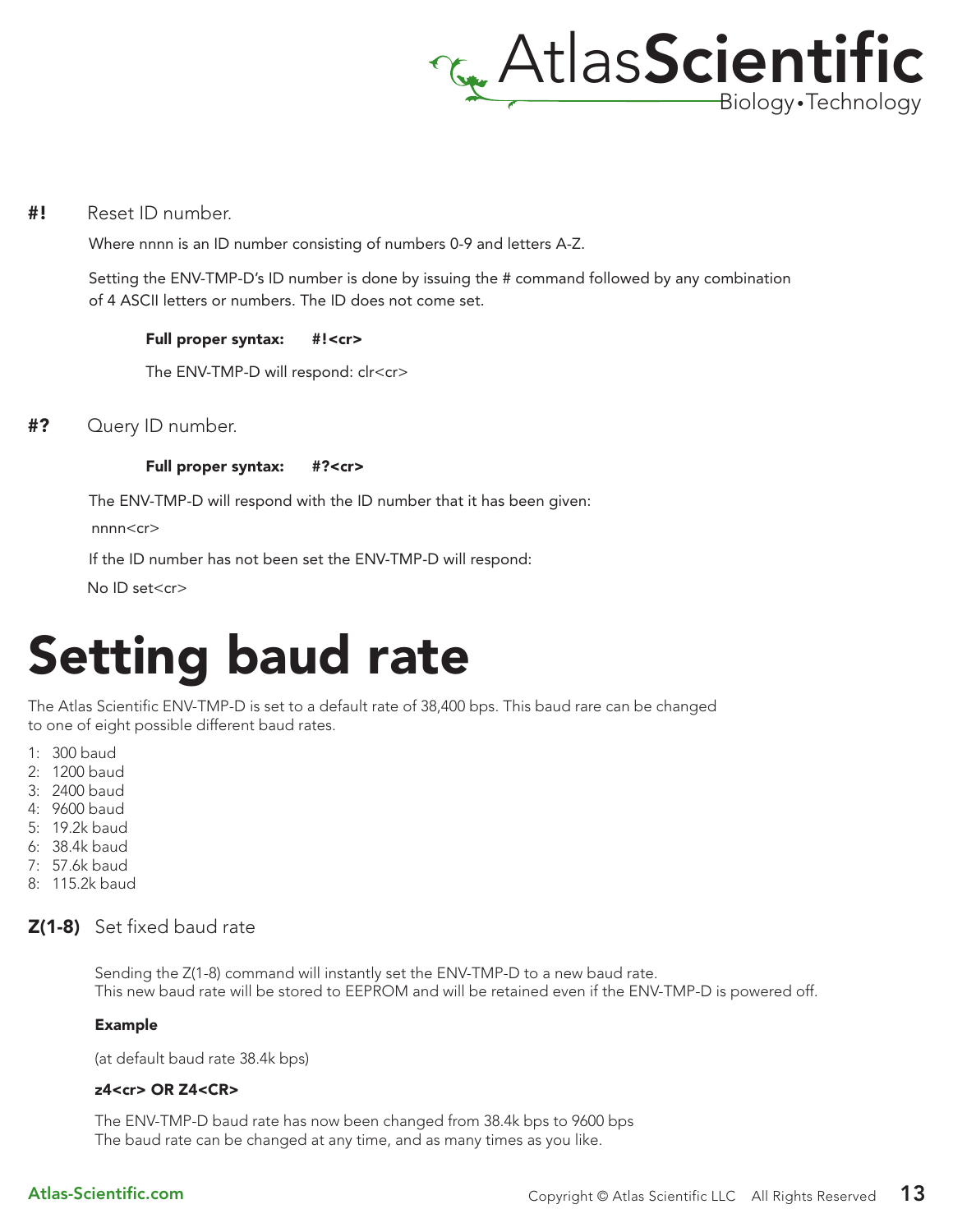

**T[ttt.tt]** Entering the "T" command followed by a number will calibrate the ENV-TMP-D to a know tempature.

#### Example

After placing the ENV-TMP-D into boiling water the reported tempature in 99.45˚C However, the tempature is actualy 100˚C. Entering t100.00<CR> or T100.00<CR> will calibrate the ENV-TMP-D to 100˚C

Calibration can be done at any tempature.

**TX** The command "TX" (not to be confused with the abrevation for transmit) will reset the tempature calibration.

#### Full proper syntax: tx<cr> or TX<CR>

The ENV-TMP-D will respond:

 $Q10 < CR$ 

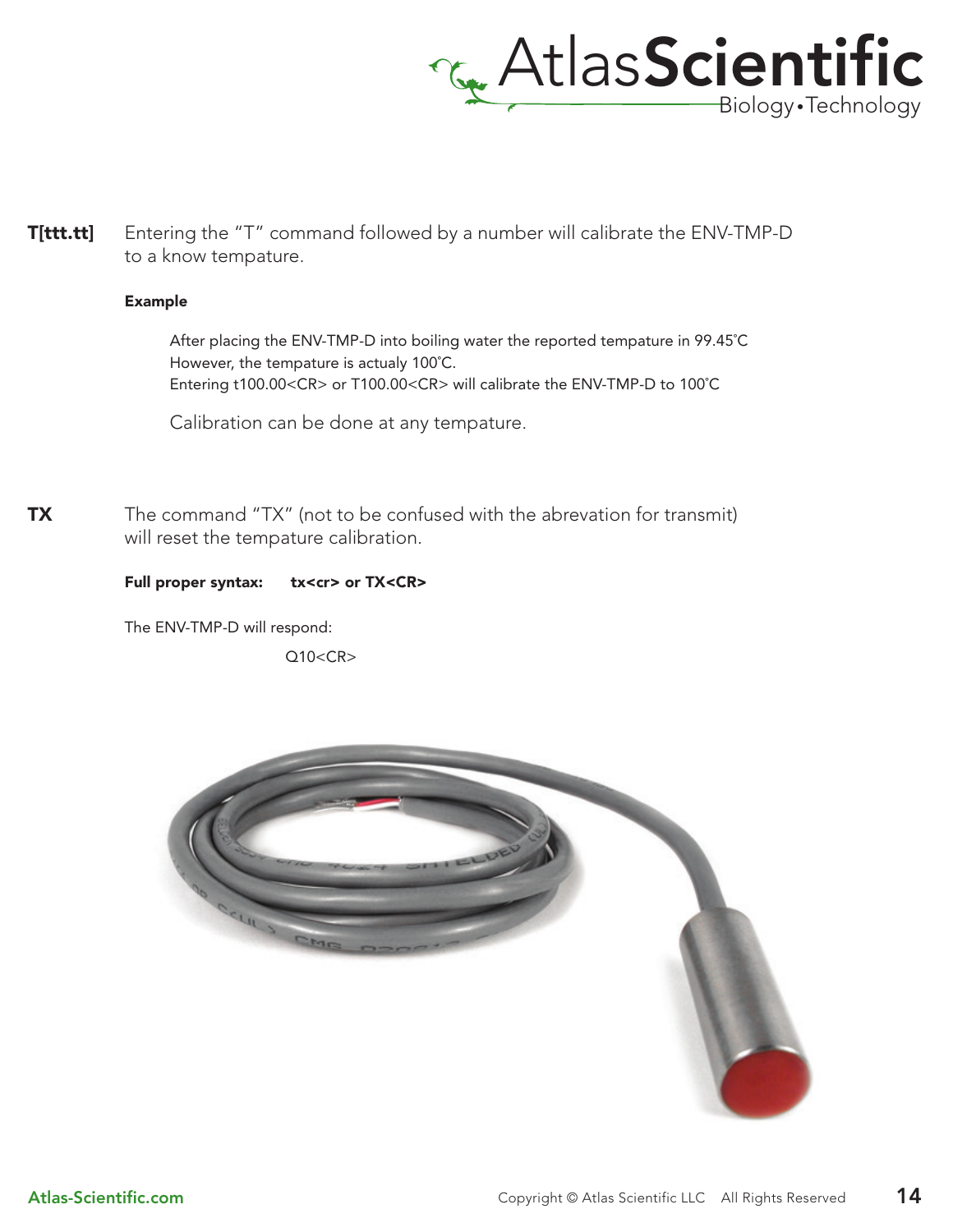

## **Warranty**

Atlas Scientific warranty's the ENV-TMP-D to be free of defect during the debugging phase of device implementation, or 30 days after receiving the ENV-TMP-D (whichever comes first).

# The debugging phase

The debugging phase is defined by Atlas Scientific as the time period when the ENV-TMP-D is inserted into a bread board or shield and is connected to a microcontroller according to this wiring diagram. Reference this wiring diagram for a connection to USB debugging device, or if a shield is being used, when it is connected to its carrier board.

If the ENV-TMP-D is being debugged in a bread board, the bread board must be devoid of other components. If the ENV-TMP-D is being connected to a microcontroller, the microcontroller must be running code that has been designed to drive the ENV-TMP-D exclusively and output the ENV-TMP-D's data as a serial string.

#### It is important for the embedded systems engineer to keep in mind that the following activities will void the ENV-TMP-D's warranty:

- Soldering any part of the ENV-TMP-D
- Running any code that does not exclusively drive the ENV-TMP-D and output its data in a serial string
- Embedding the ENV-TMP-D into a custom made device
- Removing any potting compound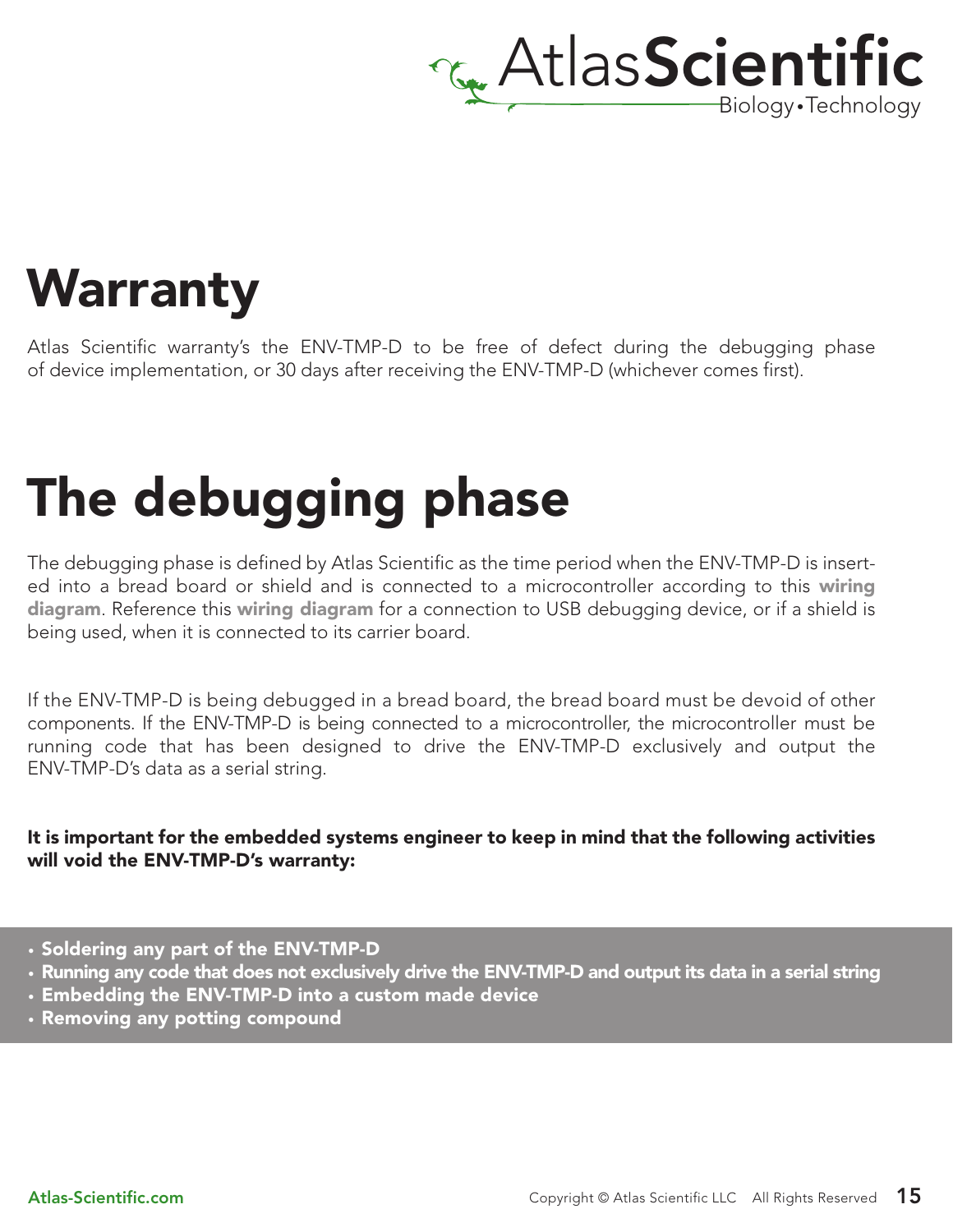

## Reasoning behind this warranty

Because Atlas Scientific does not sell consumer electronics; once the device has been embedded into a custom made system, Atlas Scientific cannot possibly warranty the ENV-TMP-D against the thousands of possible variables that may cause the ENV-TMP-D to no longer function properly.

#### Please keep this in mind:

- 1. All Atlas Scientific devices have been designed to be embedded into a custom made system by you, the embedded systems engineer.
- 2. All Atlas Scientific devices have been designed to run indefinitely without failure in the field.
- 3. All Atlas Scientific devices can be soldered into place.

\*Atlas Scientific is simply stating that once the device is being used in your application, Atlas Scientific can no longer take responsibility for the ENV-TMP-D continued operation. This is because that would be equivalent to Atlas Scientific taking responsibility over the correct operation of your entire device.